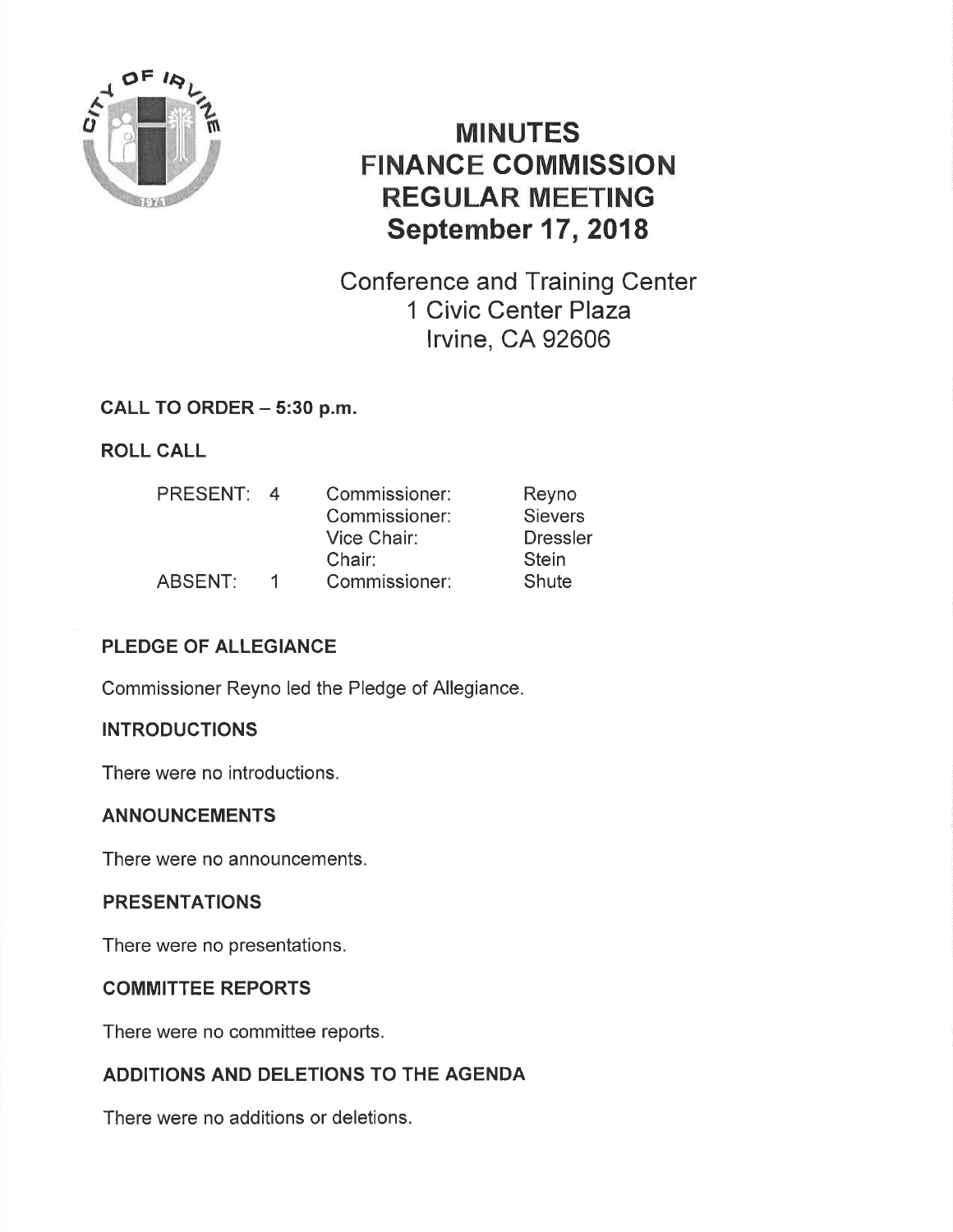#### PUBLIC COMMENTS

There were no public comments.

# CONSENT CALENDAR

ACTION: Moved by Vice Ghair Dressler, seconded by Commissioner Reyno, and unanimously carried by those members present to approve Consent Galendar ltems 1-3.

#### 1. MINUTES

Approved the minutes of an adjourned regular meeting of the Finance Commission held on September 4, 2018.

# 2. ACCEPTANCE OF MARUCHAN, INC. DONATION

#### RECOMMENDED ACTION:

- 1) Recommend the City Council accept a \$100,000 donation from Maruchan,
- 2) Recommend the City Council approve a budget adjustment appropriating \$100,000, reflecting an increase in revenues and appropriations.

#### 3. ACCEPTANCE OF FEDERAL EMERGENCY MANAGEMENT AGENCY LOCAL HAZARD MITIGATION GRANT

#### RECOMMENDED ACTION:

- 1) Recommend the City Council authorize the Director of Public Safety to approve and accept a \$106,466 Local Hazard Mitigation Grant award from the Federal Emergency Management Agency (FEMA),
- 2) Recommend the City Council approve a budget adjustment appropriating \$106,466 for a comprehensive update to the City's Local Hazard Mitigation Plant.

# COMMISSION BUSINESS

# 4. TREASURER'S REPORT FOR THE FISCAL YEAR ENDED JUNE 30, <sup>2018</sup>

Don Collins, City Treasurer, presented the item and answered questions, Kristin Griffith, Director of Administrative Services, also answered questions.

Commission discussion included: the purchase of corporate bonds; FY201B-19 CaIPERS prepayment in July; and the change in the market's risk environment.

#### RECOMMENDED ACTION: Moved by Commissioner Sievers, seconded by Vice Chair Dressler, and unanimously carried by those members present to: